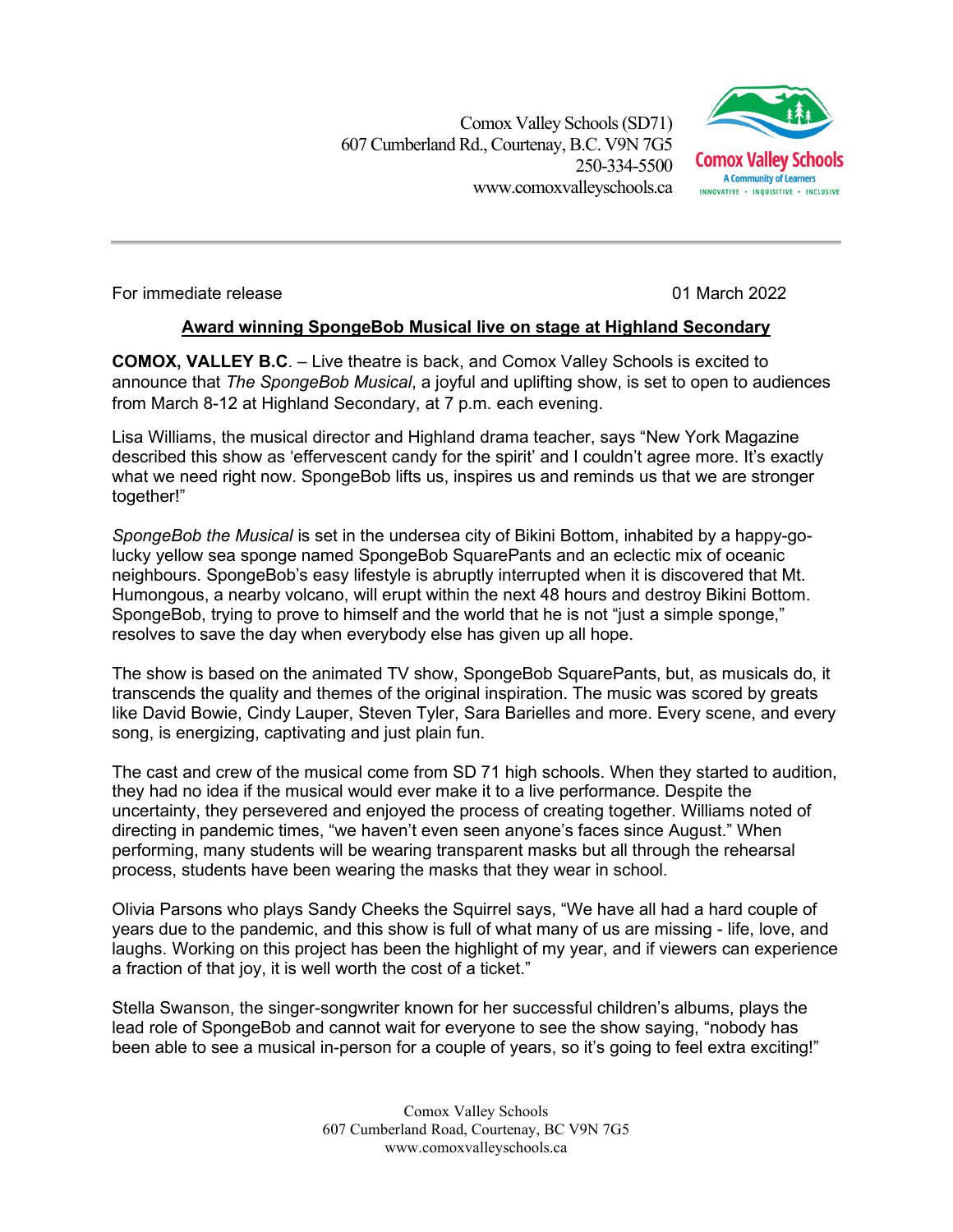Williams and her cast and crew hope the Comox Valley will come together to support theatre and all the young people who have each put in hundreds of hours. Williams gushed, "Wow. Just wow! Working on this show this year has been a joy and a privilege. I hope audiences join us and feel the love."

There are two ways to watch the show – in-person, masked, and at 50% capacity – or get a virtual ticket and watch from the comfort of your own home. Each night will be streamed. All tickets are available online at [https://events.sd71.bc.ca/spongebobmusical/.](https://events.sd71.bc.ca/spongebobmusical/) Single tickets cost \$20.00 and a family "Bubble Bundle" is available for \$50.00.

-END-

Please see photo for use on next page.

**Media Contact** Craig Sorochan Manager of Communications Comox Valley Schools (School District 71) Office: (250) 334-5500

> Comox Valley Schools 607 Cumberland Road, Courtenay, BC V9N 7G5 www.comoxvalleyschools.ca